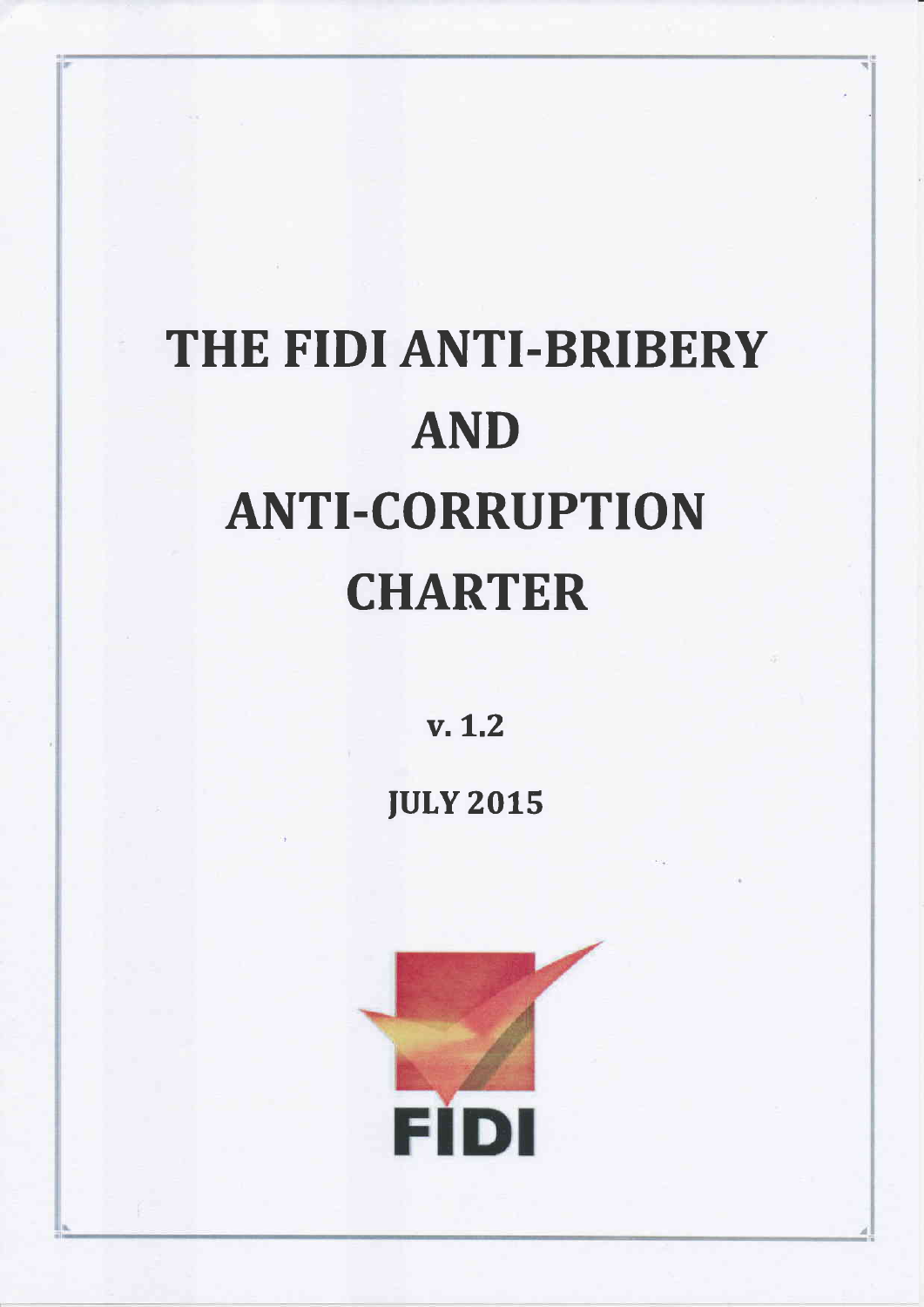# **Leading The Fight against Corruption**

FIDI is determined to lead the relocation industry by taking a clear stand against bribery and corruption. By doing so, FIDI will protect the best interests of the industry, the Affiliates and their customers.

## **Background**

Membership in FIDI is highly valued by its Affiliates, and to ensure that value continues, all FIDI Affiliates pledge to abide by the highest ethical standards.

This Charter is a declaration of commitment. It will strengthen the FIDI organisation, the FAIM programme, and all Affiliates by making it clear what distinguishes FIDI Affiliates from non-FIDI companies.

All FIDI Affiliates agree to sign and be guided by the Charter's provisions. The Charter covers their employees (whether permanent, fixed-term or temporary) and any associated third parties providing services to or on behalf of the FIDI Affiliates.

The Charter will be integrated into FAIM. The procedural and audit requirements will form part of the FAIM Implementation Manual and the Pre-Audit assessment.

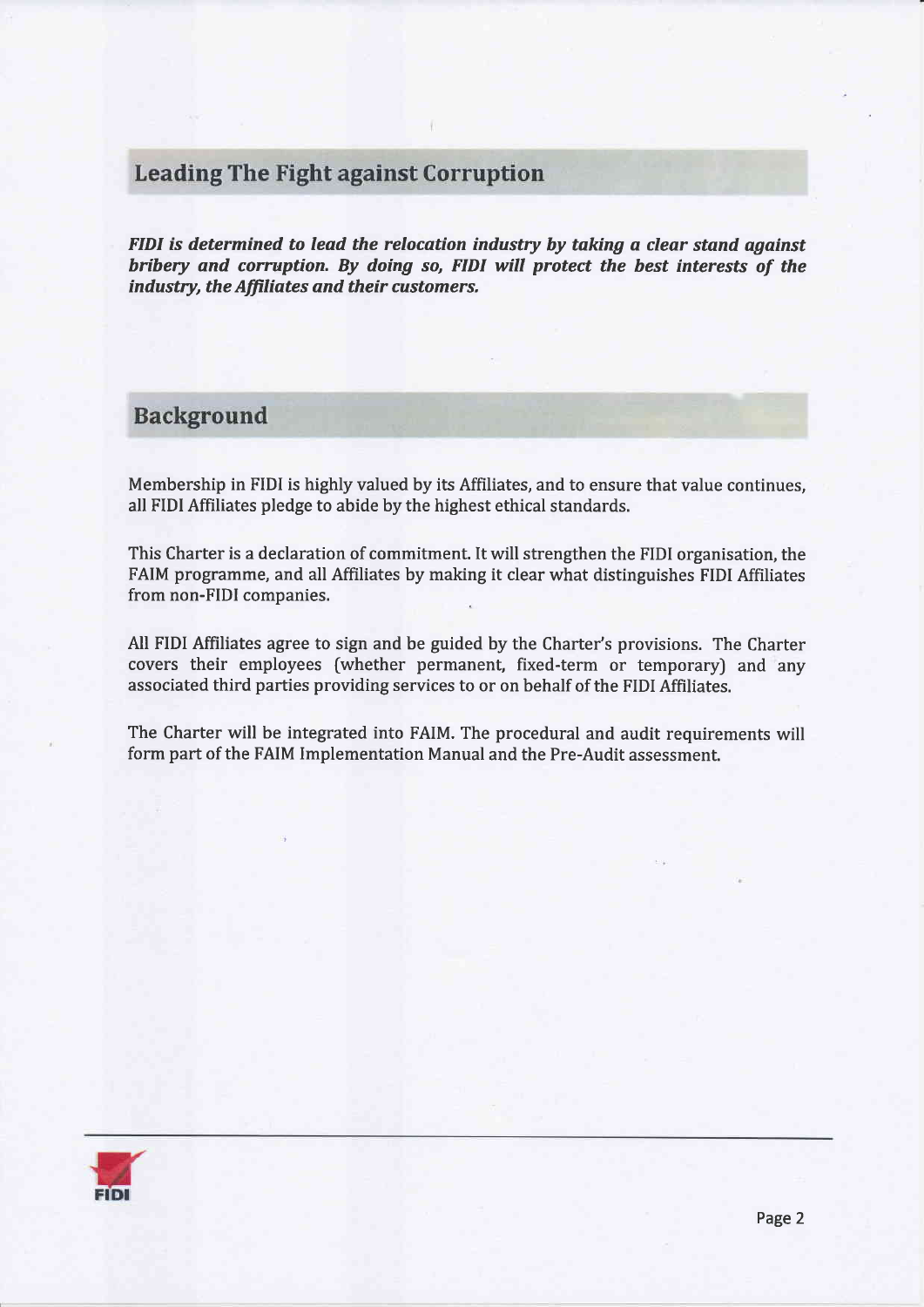# **What Is Bribery?**

Bribery is the offering, promising, giving, accepting or soliciting of an advantage as an inducement for action. It is illegal, and it is a breach of trust.

A bribe is an inducement or reward offered, promised or provided in order to gain <sup>a</sup> commercial, contractual, regulatory or personal advantage.

# **FIDI Will Not Tolerate Bribery**

uorruption, bribery or attempted bribery is unacceptable. This applies whether offering a bribe, or accepting a bribe. It is against FIDI's core values of conducting business to the highest legal, moral and ethical standards.

Bribery and corruption are covered by varipus international laws and statutes. These laws often require companies, including FIDI Affiliates, to have rigorous, pro-active measures in place to detect and prevent corrupt practices.

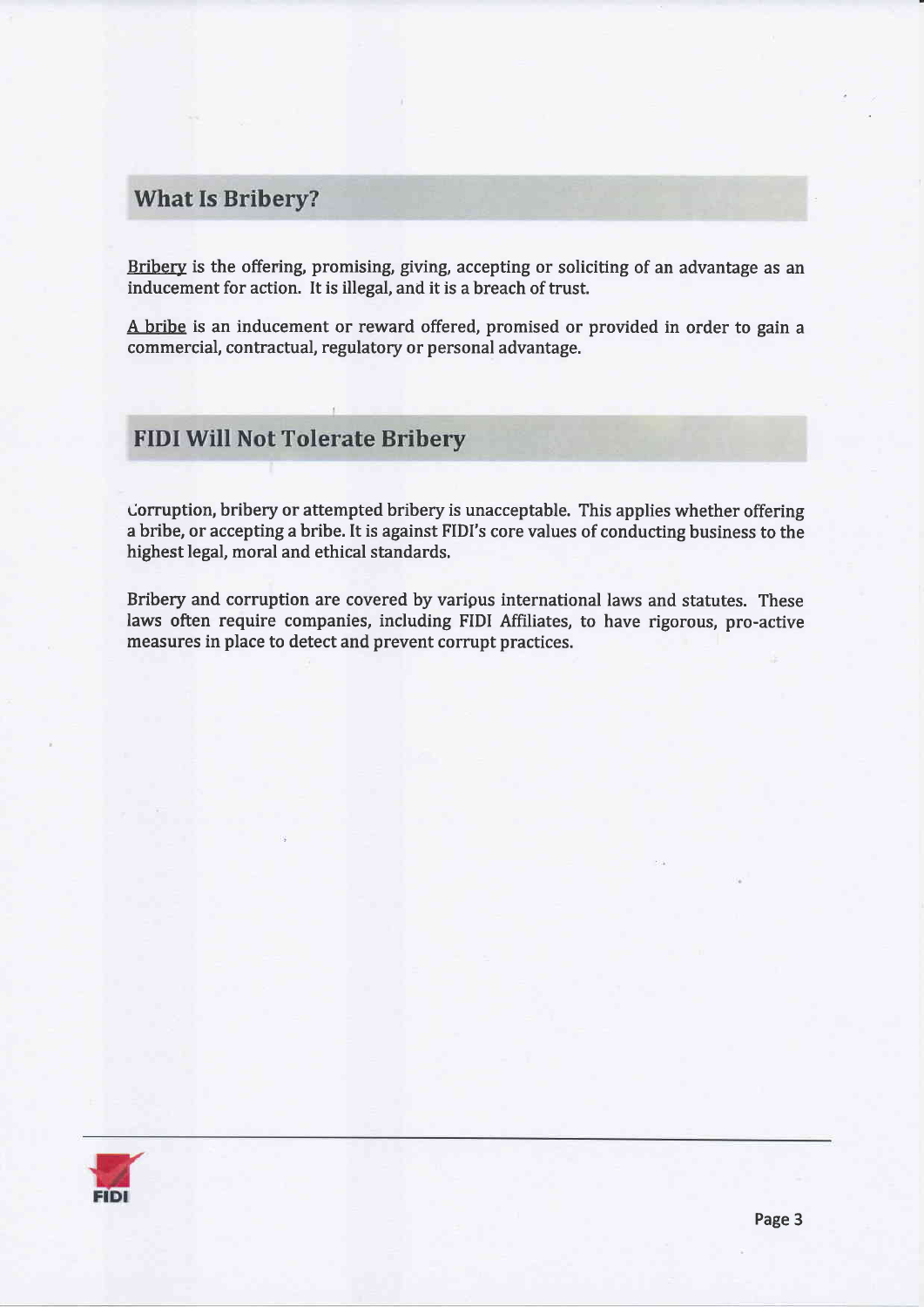# Charter Statement

### Undertaking by all FIDI Affiliates with immediate effect

All FIDI Affiliates commit to legal and ethical behaviour, and to refrain from doing anything that will harm the interests of FIDI, other affiliates, clients, or the industry. FIDI and its Affiliates will take steps to ensure they are fully informed of applicable regulations and will monitor their employees and business partners to ensure full and continual compliance.

#### Legal compliance

FIDI Affiliates will ensure that they are aware of all applicable laws countering bribery and corruption in all the jurisdictions in which they operate, and that they will obey and uphold those laws,

The laws that apply to particular international business activities include those of the countries in which the activities occur as well as others that - like the US Foreign Corrupt Practices Act (FCPA) and the UK Bribery Act 2010 - govern the international operations of national companies and citizens in respect of their conduct both at home and abroad.

We, as a FIDI affiliated company, have to ensure that we are aware of, and are complying with, applicable laws,

#### Ethical behaviour

As a demonstration of its commitment, FIDI and its Affiliates pledge to take a zero-<br>tolerance approach to bribery and corruption. At all times, FIDI and its Affiliates will act professionally, fairly and with the utmost integrity in all business dealings and relationships. This will apply wherever they operate.

#### Commitment to the values of FIDI

This charter will be formally integrated into the FAIM quality standard.

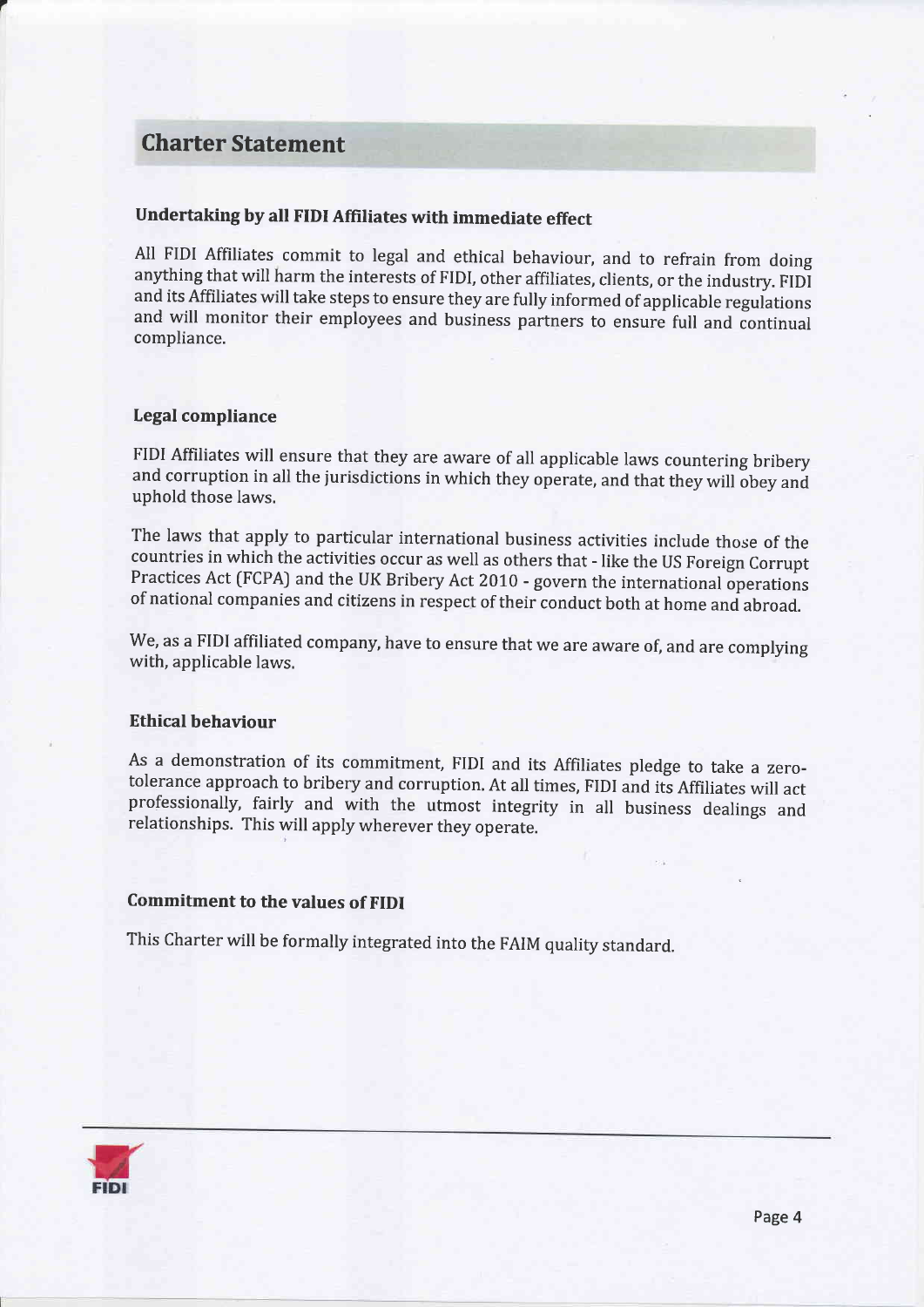# **Code of Conduct**

By agreeing and committing to this Charter, each FIDI Affiliate undertakes to:

- 1. Never engage in any form of bribery, either directly or through any third party
- 2. Never offer or make an improper payment, or authorise an improper payment (cash or otherwise) to any individual, including any local or foreign official anywhere in the world.
- Never attempt to induce an individual, or a local or foreign official to act illegally or improperly.
- 4. Never offer, or accept, money or anything of value, such as gifts, kickbacks or commissions, in connection with the procurement of business or the award of a contract.
- 5. Never offer or give any gift or token of hospitality to any public employee or government official or representative if there is any expectation or implication for a return favour
- 6. Never accept any gift from any business partner if there is any suggestion that <sup>a</sup> return favour will be expected or implied.
- 7. Never facilitate payments to obtain a level of service which one would not normally be entitled to.
- 8. Never disregard or fail to report any indication of improper payments to the appropriate authorities.
- 9. Never induce or assist another individual to break any applicable law or regulation.